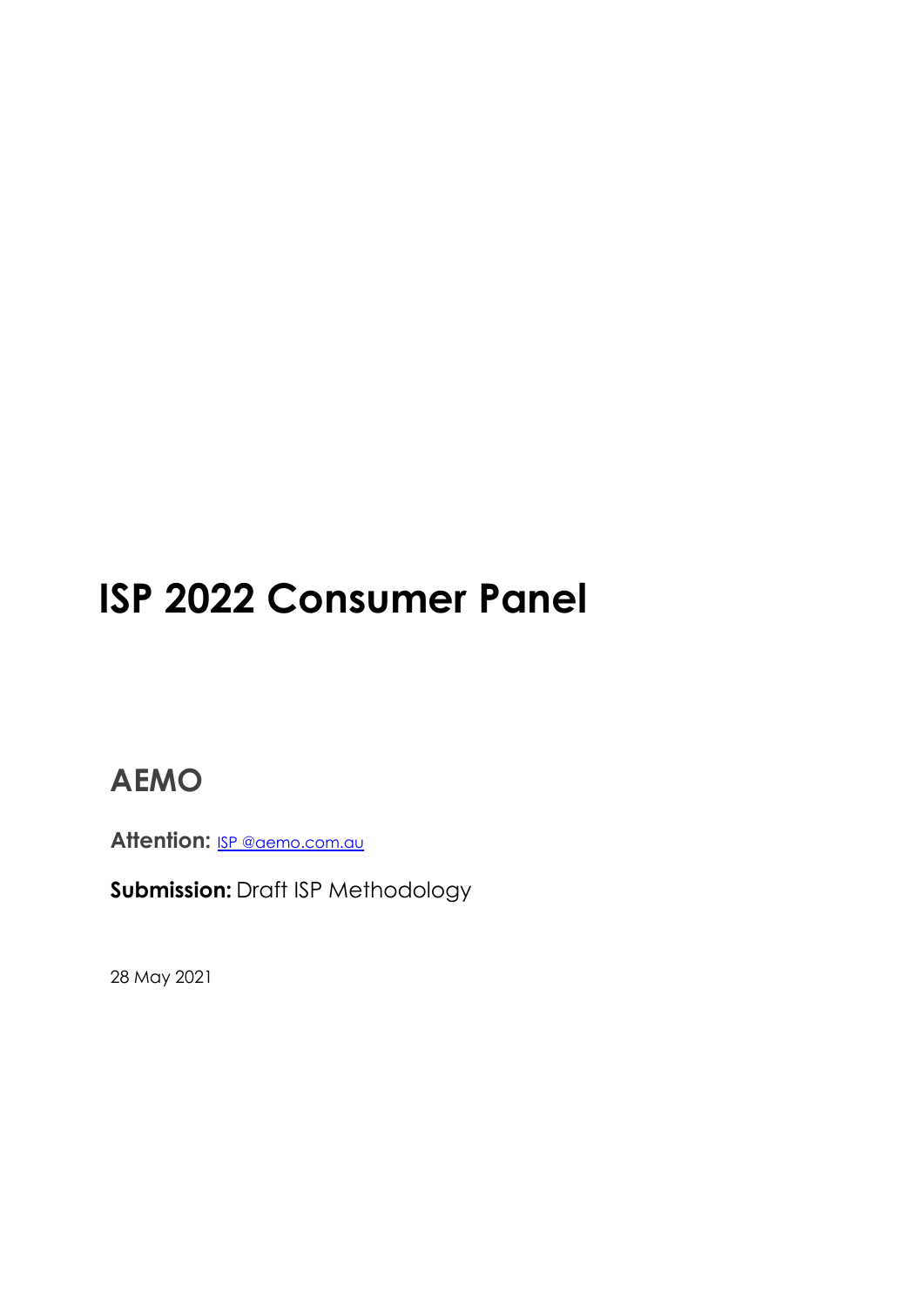# **Contents**

| $\overline{2}$ |     |  |
|----------------|-----|--|
| 3              |     |  |
| $\overline{4}$ |     |  |
|                | 4.1 |  |
|                | 4.2 |  |
|                | 4.3 |  |
|                | 4.4 |  |
|                |     |  |

# <span id="page-1-0"></span>1 About the ISP Consumer Panel <sup>1</sup>

The ISP Consumer Panel's role is to provide independent expert advice and promote the views and ideas of consumers during development of the 2022 ISP. Our focus is to ensure the longterm interests of consumers are front and centre in all deliberations related to the ISP. Key considerations for the panel will include how the 2022 ISP develops a whole-of-system plan for the National Electricity Market ensuring the best mix of energy resources to deliver lowest cost, sustainable and reliable energy to energy consumers.

The Panel is required to publish two main reports: a report in September 2021 on the Inputs, Assumptions and Scenarios Report (IASR), and a report in February 2022 on the Draft ISP. AEMO must have regard to the Panel's reports as part of its decision-making, and the Draft ISP and Final ISP must include information about how AEMO has considered the Panel's reports.

As well as publishing the two reports required under the rules, the Panel is engaging closely with AEMO through formal and informal submissions and other activities. We have previously made submissions on the draft IASR and on the ISP Methodology Issues Paper. We see our role as part of an ongoing process, helping AEMO develop the critical infrastructure roadmap that underpins our electricity system at a time of significant change and uncertainty in the future

The Consumer Panel can be contacted via [ispconsumerpanel@aemo.com.au](mailto:ispconsumerpanel@aemo.com.au)

<sup>1</sup> See [https://www.aemo.com.au/energy-systems/major-publications/integrated-system-plan](https://www.aemo.com.au/energy-systems/major-publications/integrated-system-plan-isp/2022-integrated-system-plan-isp/get-involved/consumer-panel)[isp/2022-integrated-system-plan-isp/get-involved/consumer-panel](https://www.aemo.com.au/energy-systems/major-publications/integrated-system-plan-isp/2022-integrated-system-plan-isp/get-involved/consumer-panel)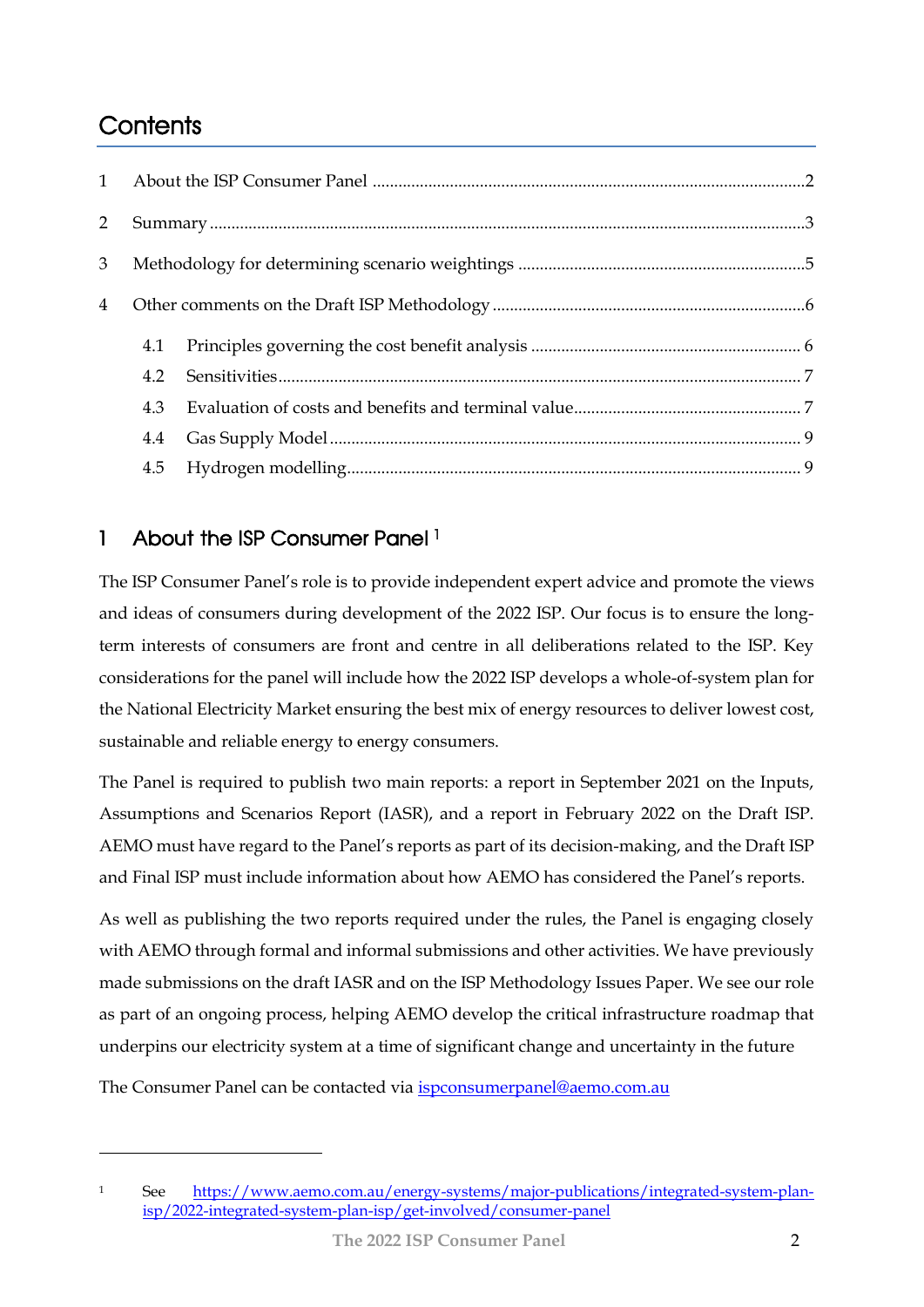### <span id="page-2-0"></span>2 Summary

This submission provides our comments on the Draft ISP Methodology. We have focussed on issues that we consider are most likely to have a material impact on outcomes for consumers and where a consumer perspective can meaningfully influence AEMO's approach.

Through our engagement with AEMO and consumer stakeholders during the ISP Development process to date, it is becoming clear that our role can be characterised as having (at least) two overarching objectives:

- Forecast accuracy: Promoting increased accuracy of forecasts through engagement with consumers and their representatives.
- Managing uncertainty: Ensuring the ISP adequately deals with the inevitability that these forecasts will be wrong due to the uncertainty in future electricity needs and supply options.

In the context of AEMO's depiction of the Parallel ISP consultations (below), engaging with the Inputs Assumptions and Scenarios (IASR) workstream is largely focussed on improving the accuracy of forecasts while the Methodology stream is largely focussed on managing uncertainty:



Overall, we support the approach set out in the Draft ISP Methodology, with a few comments on potential refinements and suggestions for how aspects of it could be implemented. We do, however, have some ongoing concerns around:

- (i) AEMO's annuity approach to costs and benefits, particularly the methodology for managing the uncertainty of future benefits and how this interacts with determining an approach to discount rates as part of the (IASR) workstream.
- (ii) The treatment of hydrogen in the context of significant contemporary enthusiasm that is only supported by relatively high level, simplistic analysis.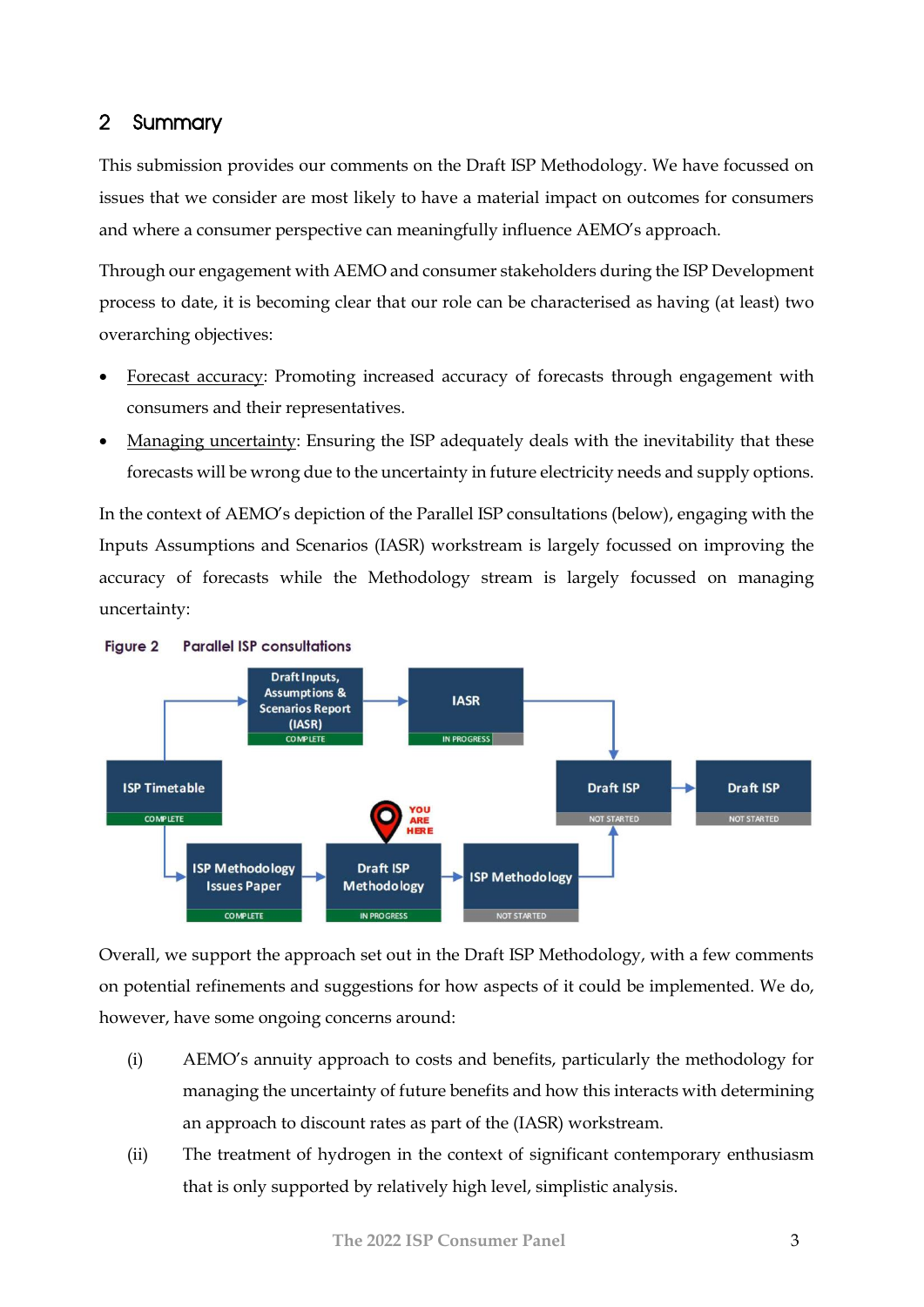We consider that AEMO has done a good job of responding to feedback on the ISP Methodology Issues Paper from ourselves and other stakeholders. AEMO has made an increased effort to explain how it has considered and responded to feedback compared to its approach in previous ISP documents. The publication of a separate Consultation Paper accompanying the Draft ISP Methodology summarising the key themes of submissions and how AEMO has responded to them is a welcome development that should be used for all future major ISP publications.

The Draft ISP itself is also written in a more accessible plain English style that hopefully makes it easier for consumer representatives to engage with, although noting that parts of it remain highly technical due to the content.

The material points raised in our Issues Paper submission have been addressed and we welcome the additional information AEMO has provided on areas we felt were not sufficiently explained in the Issues Paper.

In particular, we are pleased to see that the Draft ISP Methodology more clearly explains AEMO's proposed approach to the following issues we raised in our submission on the Issues Paper and we broadly support the approach AEMO proposes to take on each of these issues:

- The methodology AEMO proposes to use for determining scenario weightings.
- AEMO's proposed approach to the use of sensitivities, and the difference between a 'scenario' and a 'sensitivity'.
- The range of approaches AEMO intends to use for selecting the optimal development path, including proposing to use multiple methodologies including a weighted net market benefits approach, a least-worst regrets approach, a least-worst weighted regrets approach, a take-one-out-at-a-time (TOOT) analysis and additional sensitivity analysis.

Accurately modelling the energy system of the future as required by the ISP is an almost impossible task, particularly given the extent of current changes in government policies and technology. Better understanding and managing the risks to consumers of either under- or overinvestment when the future turns out to be different to what was modelled is a key focus of the Panel. The selection of appropriate scenarios, a consultative approach to developing scenario weights, inclusion of appropriate sensitivity testing and the use of a range of tools to determine the optimal development path are all critical ways AEMO can better manage these risks to consumers and give consumers increased confidence that the 'optimal development path' is likely to remain optimal despite what changes may occur after investment is committed.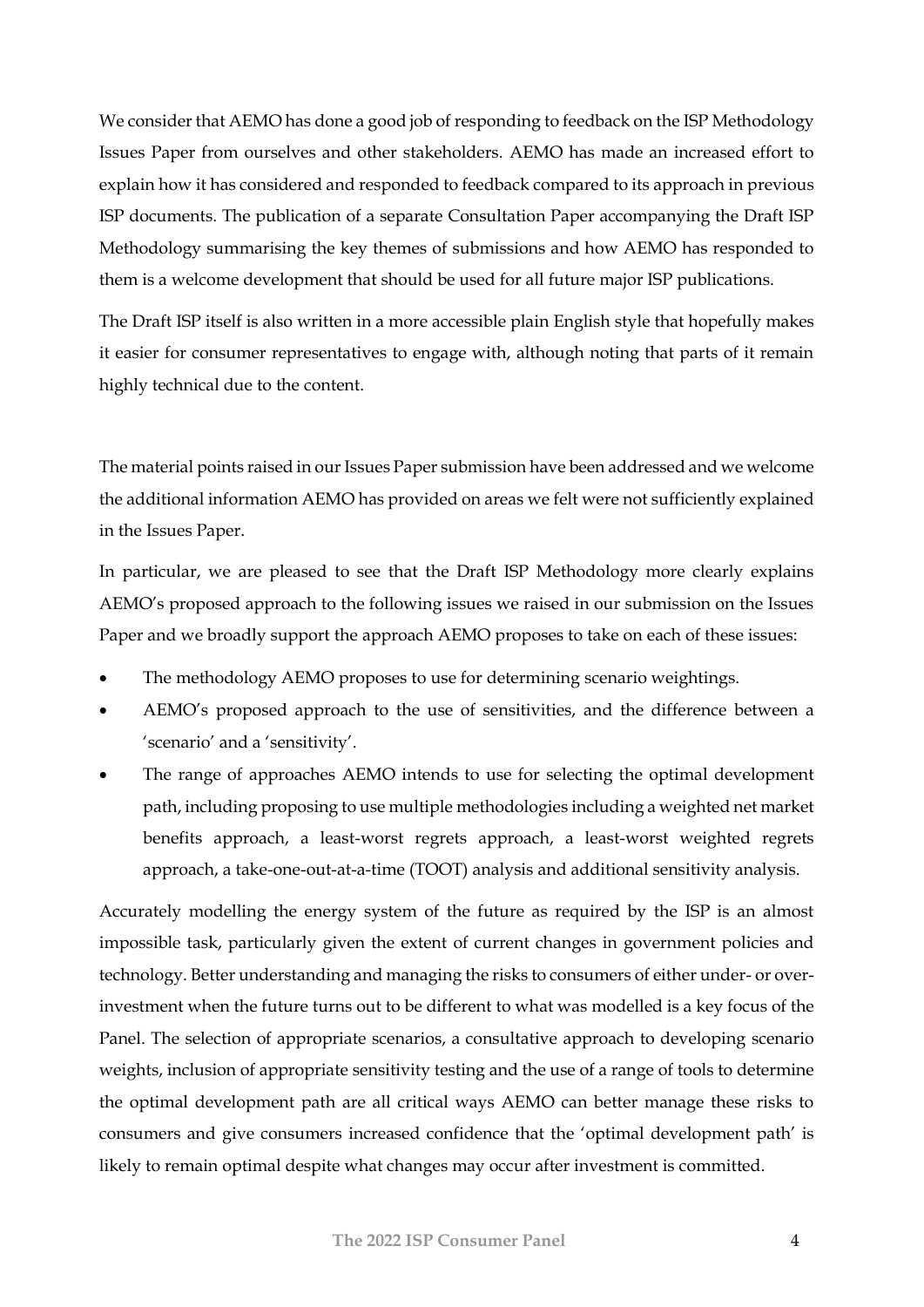Our main substantive comments in this submission relate to AEMO's proposed approach to determining the weighting of the scenarios, which we discuss in section 3 below. Other comments on specific aspects of the Draft ISP Methodology are set out in section 4.

## <span id="page-4-0"></span>3 Methodology for determining scenario weightings

Our submission on the ISP Methodology Issues Paper stated that we had expected more discussion on how AEMO is approaching the development of scenario weightings, as the Issues Paper was almost entirely silent on this critical issue. We expressed concern that the Issues Paper implied that AEMO may not consult on scenario weightings and may not explain its approach to selecting weightings until the Draft ISP. We proposed that scenario weightings:

*should be consulted on now as part of finalising the Methodology. We appreciate that scenario weightings are likely to be difficult to determine and relatively subjective, but this makes it even more important that AEMO explains and consults on how it proposes to select those weightings.* 

*We believe that an approach that fails to engage in detailed consultation in the context of finalising the ODP will not meet the requirements set out in the AER Guidelines.*

AEMO has taken on board this feedback and similar comments from other stakeholders in the Draft ISP Methodology. AEMO now proposes that:

*Scenario weights are developed through the use of the Delphi technique and refined through a consultation process that follows the finalisation of scenarios through the IASR process...*

*The Delphi technique draws on an anonymous panel of up to 10 subject matter experts, both internal and external to AEMO, to rank the relative likelihood of each scenario using a questionnaire, and provide reasoning for their selection. Responses are collected, analysed, common and conflicting views identified, and shared with the panel. Panel members then have the opportunity to modify their original views based on the varying positions of other panel experts, with the goal being to reach consensus where possible.*

*Following this process, a stakeholder workshop provides the opportunity for discussion with a broader range of stakeholders, seeking feedback on the reasonableness of weights proposed through the Delphi technique.*

*Before this engagement, AEMO will provide the following information with sufficient time provided for stakeholder consideration:*

- *A scenario or selection of scenarios that meet the criteria for being a candidate for the most likely scenario, that being those scenarios that take the most probable or central outlook for key input variables (for example, economic and population growth, DER uptake). If more than one scenario is specified, these will differ with respect to input such as key events or policy drivers.*
- *A preliminary view of AEMO's assessment of the weights of each scenario, along with an explanation for how AEMO has made this assessment using outcomes of the Delphi survey technique.*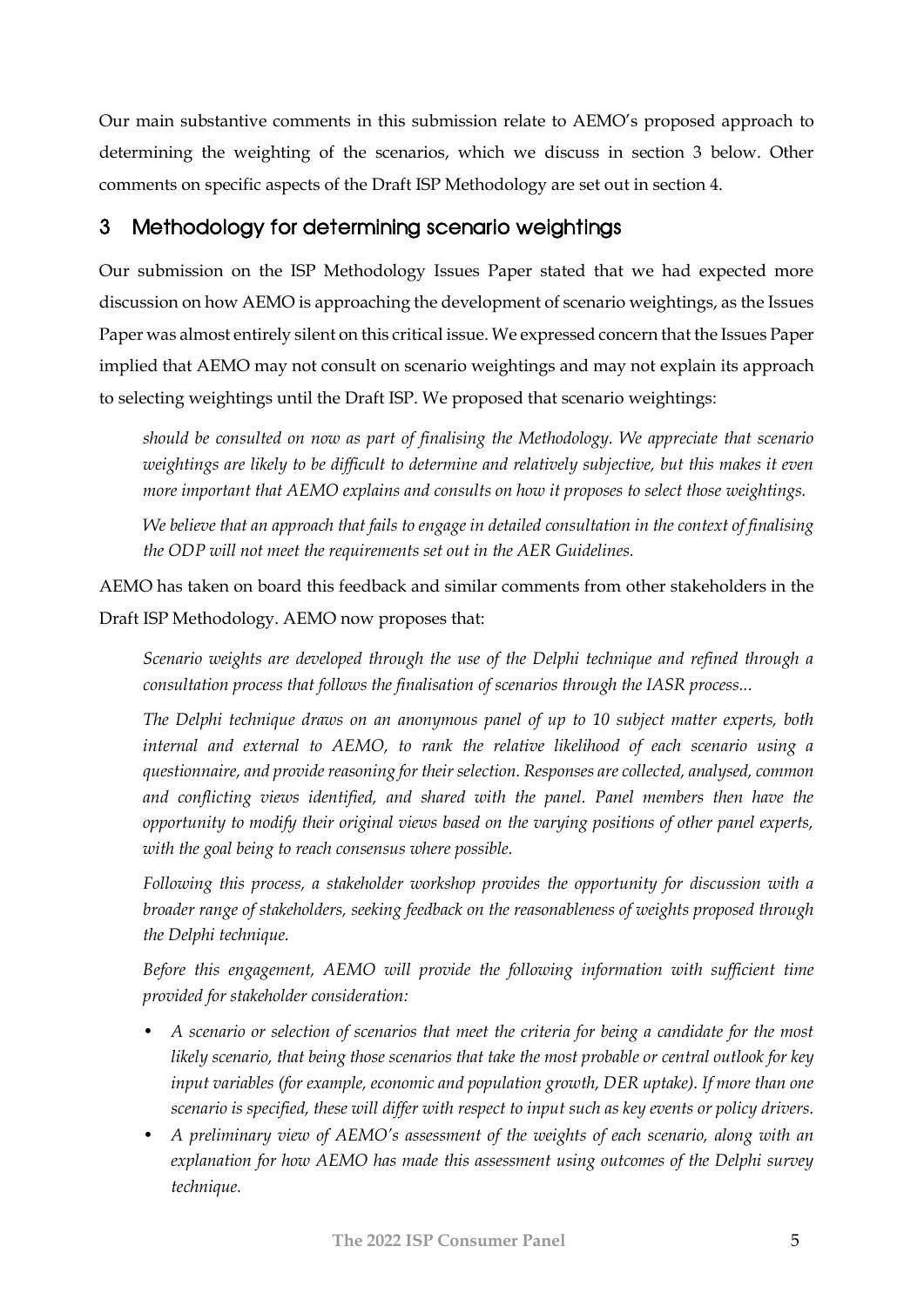We support this approach. We consider that an appropriately selected Delphi Panel and broad stakeholder consultation is a sensible way to manage the subjectivity and uncertainty that is inherent in any decision on scenario weightings.

It is critical that consumer perspectives are strongly represented on the Delphi Panel. This will help AEMO incorporate consumers' views on the likelihood of various scenarios and the implications for consumers in terms of allocation of risk and the management of uncertainty. It should also help improve the legitimacy of the ISP amongst stakeholders compared, for example, with a Delphi Panel that is made up entirely of AEMO staff, industry participants and academics. We recommend that the Delphi Panel includes multiple consumer representatives, at least including:

- representation of small, distribution connected consumers, e.g. the CEO of Energy Consumers Australia or her nominee; and
- representation of large, transmission connected consumers, e.g. the CEO of the Energy Users Association of Australia or the Public Officer of Major Energy Users Inc.

The success of any Delphi Panel is also contingent on the choice of independent facilitator, the design of the questionnaire and the number of rounds conducted. We consider that it would not be appropriate for a member of the ISP Consumer Panel to be on the Delphi Panel given our independent role under the rules. Instead we encourage AEMO to involve the Consumer Panel in a co-deign approach to the process.

*Co-design principles and process is about challenging the imbalance of power held within groups of individuals, who make inportant decisions about others lives, livelihoods, and bodies. Often, with little to no involvement of the people who will be most impacted by these decisions.<sup>3</sup>*

We encourage AEMO to resource this process sufficiently to engender consumer confidence in the results.

# <span id="page-5-0"></span>4 Other comments on the Draft ISP Methodology

#### <span id="page-5-1"></span>**4.1 Principles governing the cost benefit analysis**

The Draft ISP Methodology states that AEMO will be guided by the following principles when undertaking the cost benefit analysis of alternative development paths:

<sup>&</sup>lt;sup>3</sup> "What is Co-design" the book, available from [www.beyondstickynotes.com/what-is-codesign](http://www.beyondstickynotes.com/what-is-codesign)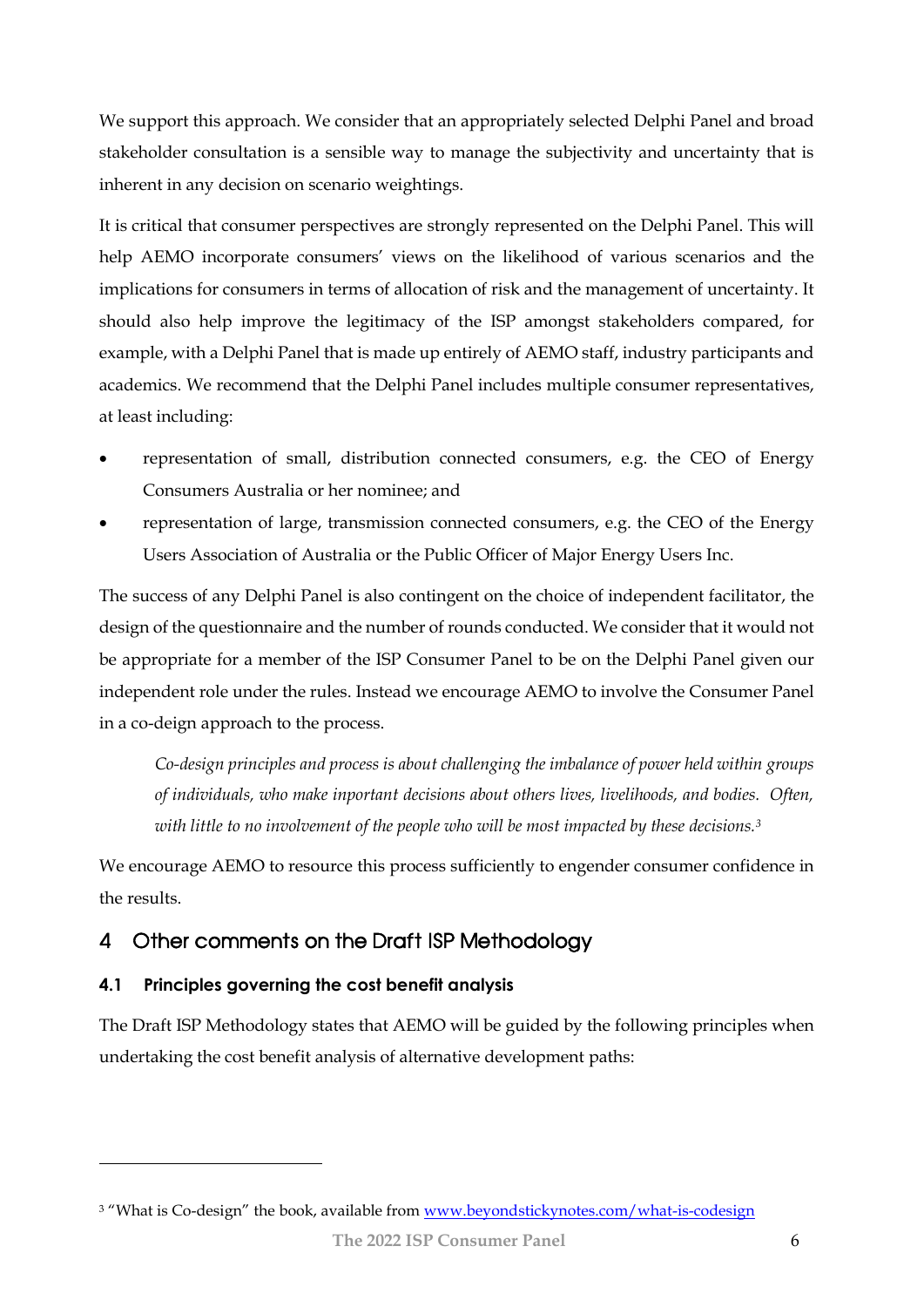- *Ensuring flexibility to respond to the conditions in each scenario is appropriately valued,*  including the consideration of any option value provided by early works and other forms of *project staging or timing.*
- *A consideration of the concept of regret as a measure of risk to consumers when considering the merits of any decision to invest or not invest in an ISP project.*
- *The need to ensure that the determination of the ODP is resilient to changes in input assumptions.*

We support these principles and consider that they will assist in the development of an ISP that promotes the long term interests of consumers by minimising the risk of over- or underinvestment.

We encourage AEMO to take a similar approach to specifying guiding principles for other parts of the ISP, e.g. for the development of inputs, assumptions and scenarios in the final IASR report. Previous ISP documents such as the draft IASR report have tended to dive straight into dense technical details rather than starting with a clear explanation of the over-arching principles AEMO will apply to reach decisions that promote the long-term interests of consumers.

#### <span id="page-6-0"></span>**4.2 Sensitivities**

As noted above, we welcome the additional detail AEMO has provided on how it will use sensitivities as part of selecting the optional development path. The use of these sensitivities will be a valuable way of **managing uncertainty** in AEMO's key inputs and assumptions. In particular, the proposed low gas price sensitivity can go some way to addressing our concerns over the robustness and transparency of AEMO's gas price forecasts.

There would be value in the final ISP Methodology or final IASR providing further detail on how these sensitivities will be used, including:

- what is the full list of sensitivities that will be used; and
- what sensitivities will be applied to each scenario.

#### <span id="page-6-1"></span>**4.3 Evaluation of costs and benefits and terminal value**

The Draft and Consultation Paper provide additional information on why the modelling uses an annuity based approach for both costs and benefits rather than the more conventional alternative of upfront capex/annual assessment of benefits and inclusion of terminal values. We appreciate the additional information provided but we still have serious concerns about the overall approach to managing uncertainty over future benefits.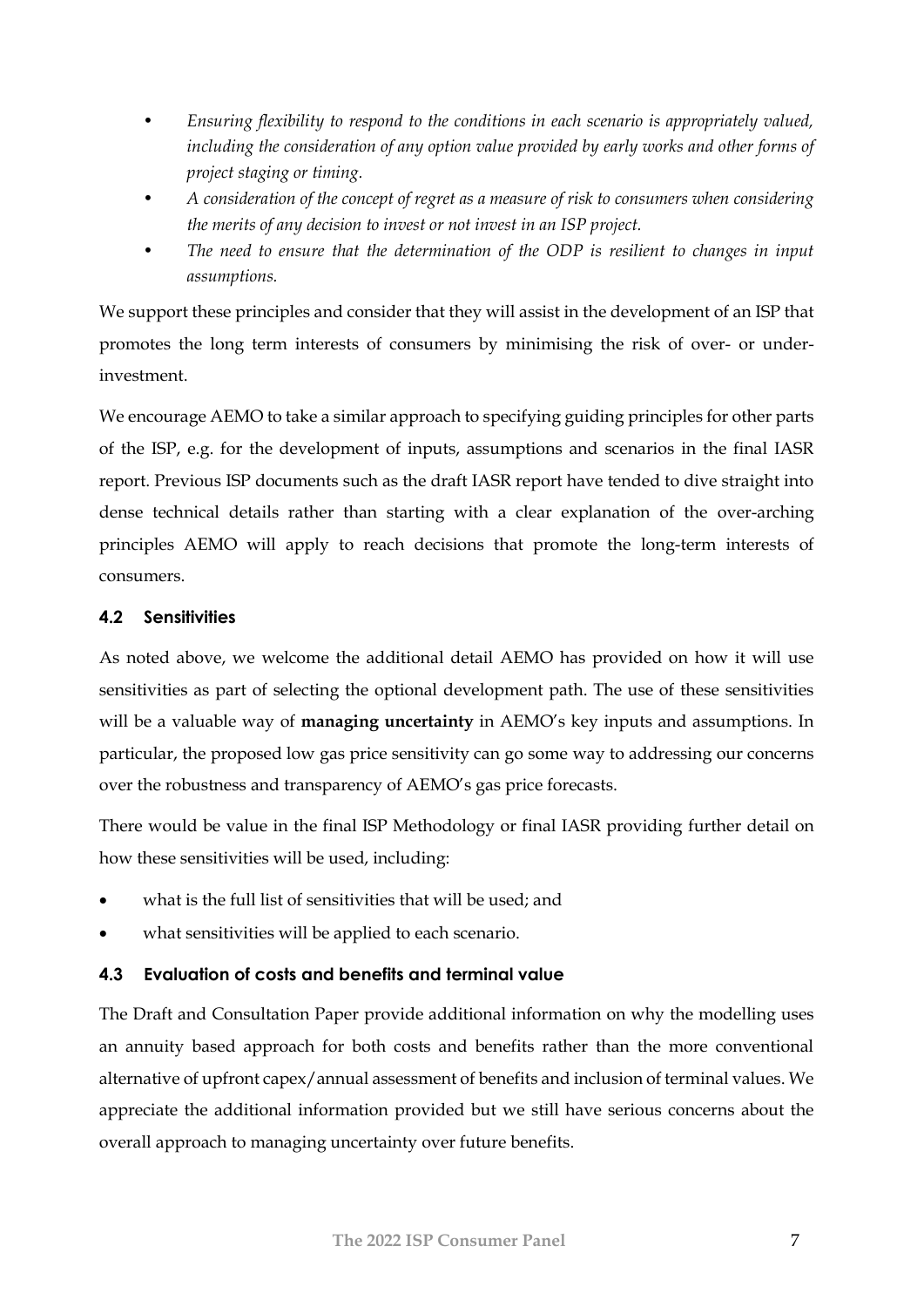While we understand the advantages of the annuity approach to **costs** when comparing different projects with different economic lives, our main concern is around how this approach treats **benefits**. The Consultation Papers notes (p.28):

*"This approach avoids making assumptions on the ongoing benefits of project investments beyond the modelling period. This is equivalent to assuming that costs and benefits are balanced beyond the modelling horizon."*

With the use of the word 'avoid' implying that it is a benefit. On the contrary we consider it a potentially serious flaw. Consider a 50 year asset like a Renewable Energy Zone (REZ) or interconnector that may become part of the Optimal Development Path (ODP) and is developed from 2030. The annuity model would assume that costs equal benefits for the period beyond 2050 – nearly two thirds of the asset life. There is no consideration of stranded asset risk.

We have reservations around AEMO using its previous modelling observations as justification for the proposed approach:

*"Importantly, AEMO has found in previous assessments that the annualisation approach tends to be more conservative on benefits outcomes. AEMO has observed that forecasts of market benefits in the later years of the horizon are generally higher, so the annualisation approach is more likely to under-estimate total benefits for consumers in most instances by ignoring the continued benefits. For example, across many figures in Appendix 2 of the 2020 ISP 8 (Figures 3, 4, 6, 7) it is evident that the annual net market benefits in the later years of the horizon were at or near to the highest values observed across the full horizon."*

Appendix 2 in the 2020 ISP provided the following justification<sup>4</sup>:

*"As the 2020 ISP modelling horizon ends in 2042, there is, however, an implicit assumption that benefits associated with the interconnector beyond this point are greater than or equal to the remaining cost of the interconnector. This is a reasonable assumption to make given that benefits of interconnection in the optimal development path generally increase over time as more coal fired generation retires and is replaced with VRE."*

We do not think this should be an automatic assumption because it is an assumption built on an assumption that is contestable. It is contestable because it assumes that retirement of coal plant will always be replaced by transmission connected VRE. This **may** not be the case and we are seeking greater confidence in the treatment of uncertainty over future benefits.

<sup>4</sup> See p. 11<https://aemo.com.au/-/media/files/major-publications/isp/2020/appendix--2.pdf?la=en>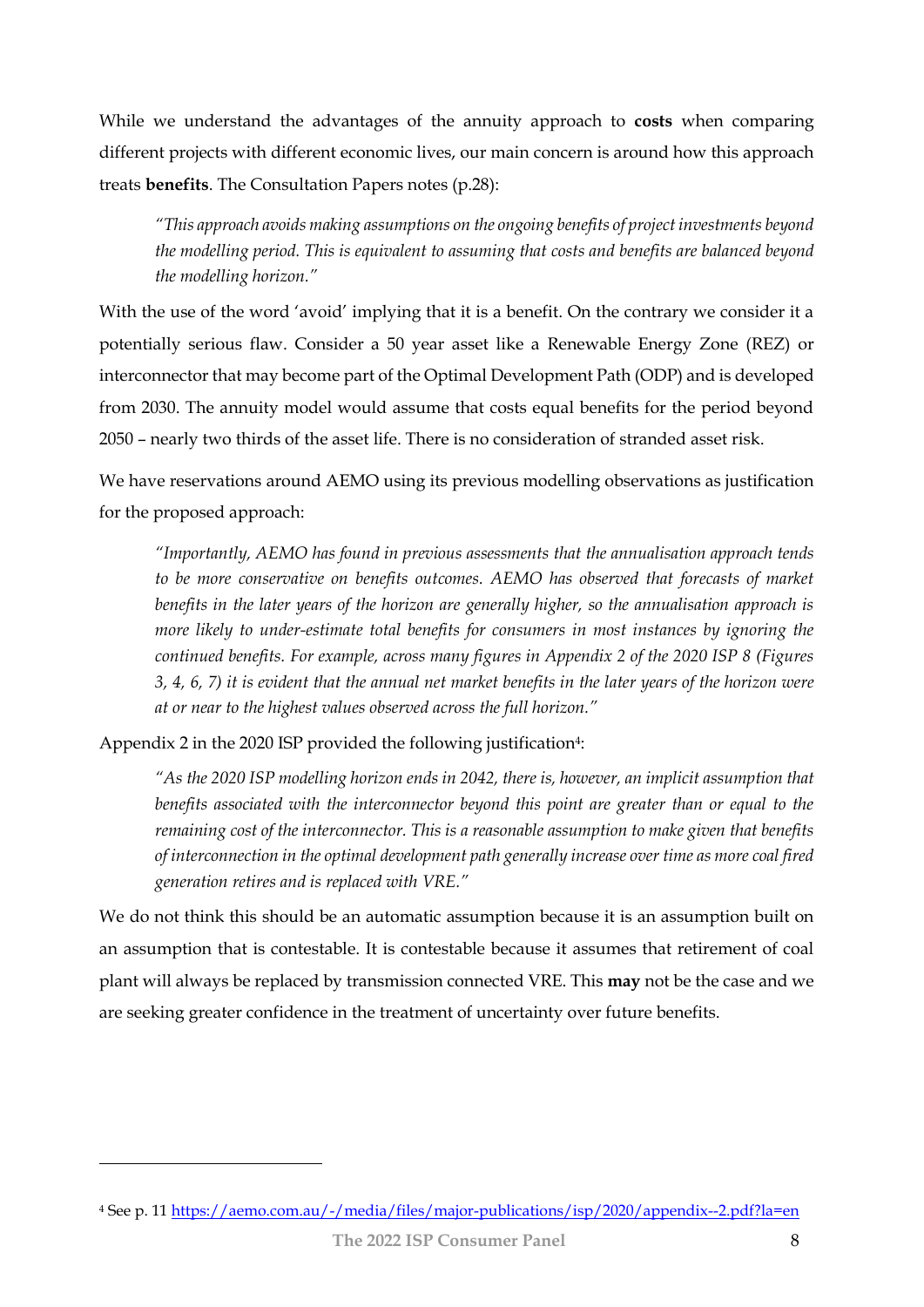After arguing that there is a strong case for the 'benefits are greater in the future' proposition, AEMO seem to acknowledge its limitations in that it<sup>5</sup>:

*"…would generally result in an assessment of higher net market benefits based on outcomes far into the future where uncertainty is highest."*

Importantly, from a consumer perspective, we are comparing **relatively certain costs** with **uncertain benefits** – both within and beyond the modelling period to 2050.

We are engaging with AEMO on the approach to discounts rates that will be finalised in the IASR. AEMO has engaged an expert consultant and the results of this process will be a key contributor to the management of uncertainty alongside the weighting of scenarios and agreement on the annuity approach to future benefits.

#### <span id="page-8-0"></span>**4.4 Gas Supply Model**

The Draft ISP Methodology Consultation Paper explains that 'ideally, electricity and gas systems would be co-optimised' but due to computational complexity AEMO 'no longer includes the Gas Supply Model as a core component of the ISP Methodology'.

We appreciate the modelling complexity involved in co-optimising gas and electricity investment, and that the ISP is required by the rules to be a whole of system plan for the electricity system not the broader energy system. However, we think this is an unfortunate limitation on the scope of the ISP and a missed opportunity to improve overall outcomes for energy consumers. We encourage AEMO to include gas supply issues in the ISP to the maximum extent possible and consider ways to improve co-optimisation and coordination in future ISPs. We feel this is likely to be increasingly important in the context of Hydrogen's possible future role in Australia's energy system. Hydrogen is proposed as a substitute for gas in the gas networks but would be produced by electrolysis and hence impacting on the demand for electricity.

#### <span id="page-8-1"></span>**4.5 Hydrogen modelling**

In our submission on the February Issues Paper, we noted that we are in the very early days of hydrogen modelling and there will be a lot of simplifications. As the Draft notes (p.53):

*"…the technical progression and commerciality of the (hydrogen) resource is not yet proven, and there remains substantial uncertainty."*

<sup>5</sup> Consultation Paper p.30